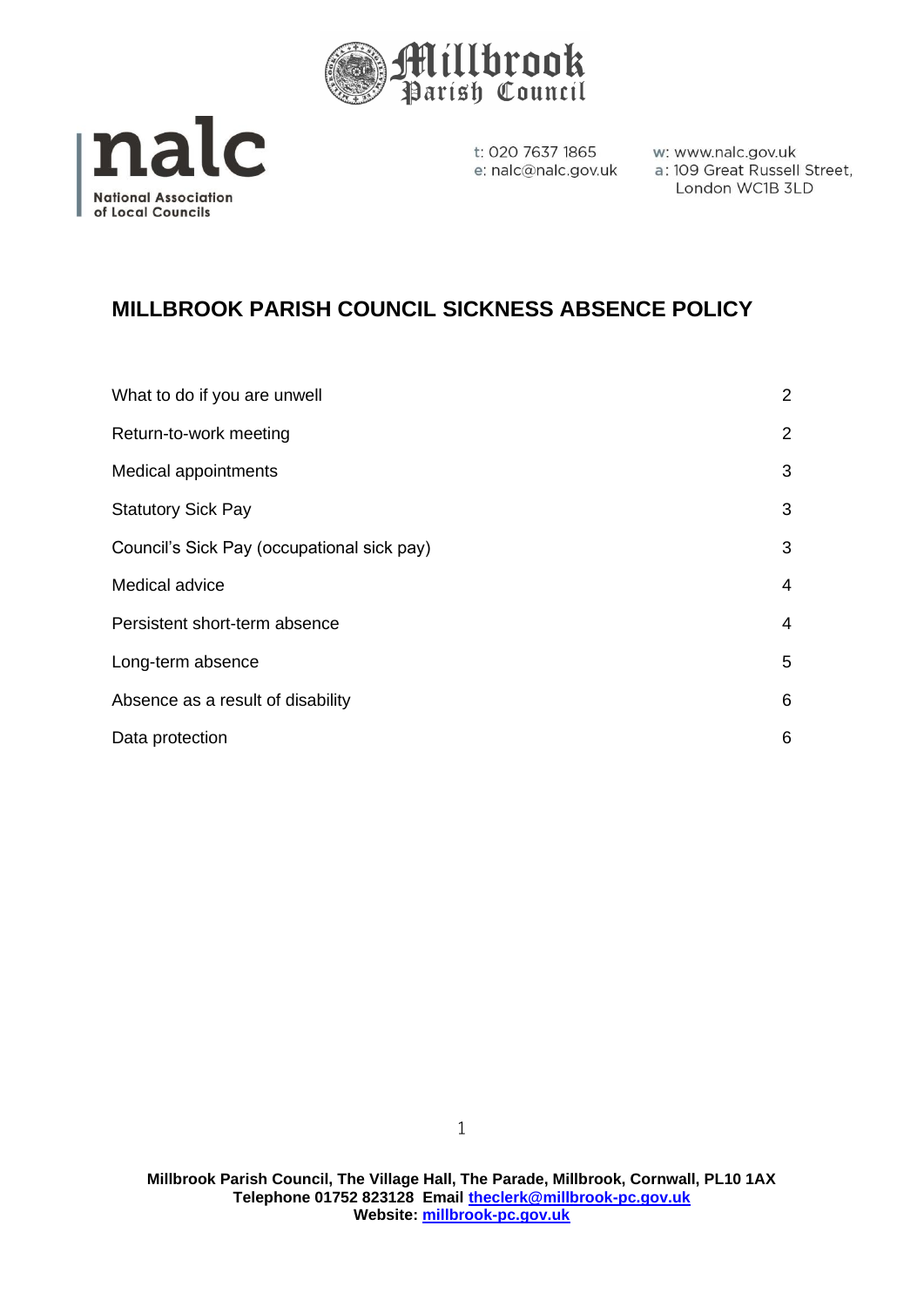

w: www.nalc.gov.uk a: 109 Great Russell Street, London WC1B 3LD

## **What to do if you are unwell**

If you are away from work because of sickness you must:

- Telephone [your manager / the Clerk], before your contractual (or normal start time for work) on the first day of absence providing details and how long you expect to be off. If you are unable to call personally, someone else may call for you. It is your responsibility to ensure the Council is notified. You must then telephone again each day (unless otherwise agreed with the Clerk / Council).
- If you are away for seven days or less (including weekends and other non-working days), you must complete a self-certification form and provide it to the council when you are back at work.
- If you are away for more than seven days (including weekends and other nonworking days), you must send in a 'fit to work' statement from your doctor and continue to do so as each new certificate is issued to you. This certificate gives details as to whether you are too ill to work or whether you are well enough to work with suitable support from the Council. This gives you and the Council the opportunity to discuss suitable arrangements which will support your return to work. The form also gives more space for the doctor to provide information about your condition and helpful tick boxes to suggest common ways to help you return to work.
- All sickness or injury absence will be entered on your employment record and will be monitored from time-to-time.

#### **Return-to-work meetings**

On the first day back at work after a period of sickness absence your manager may want to meet informally. If this is not possible on your first day back, the meeting may take place later. The return-to-work meeting should take place in a private place, and all discussions should be private and confidential. The meeting would normally include

- a welcome back to work;
- outline the purpose of the return-to-work meeting; which is to manage and monitor absence and attendance to identify any problem areas and offer support where appropriate;

2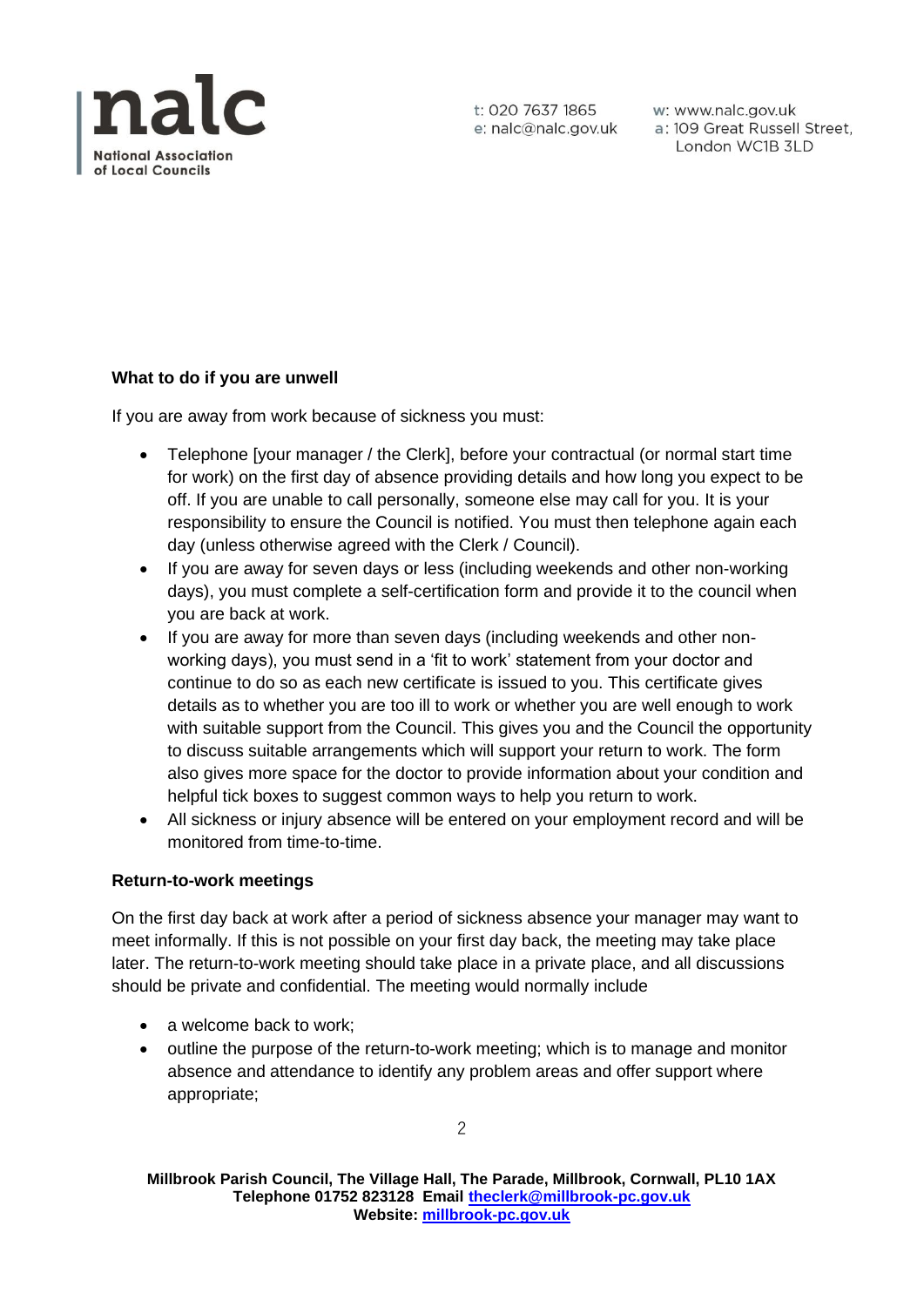

w: www.nalc.gov.uk a: 109 Great Russell Street, London WC1B 3LD

- a discussion about the reasons for absence, in a supportive way and to understand whether the council can take any steps to help the employee's attendance;
- explain that the absence will be recorded;
- establish if medical advice has been sought (if appropriate):
- ensure the self-certification form has been completed or a fit note from the doctor has been provided;
- a discussion on absence over the last 52 weeks, the impact on pay and any next steps; and
- a handover of work where appropriate.

### **Medical appointments**

The council recognises that employees will, from time to time, need to attend medical appointments. Please try to arrange medical appointments in your own time or, if this is not possible, at times that will cause the minimum amount of absence from work or inconvenience to the council. The council will allow reasonable time off work [with pay / without pay] for such appointments.

#### **Statutory Sick Pay**

If you are ill and unable to attend work, you may be entitled to Statutory Sick Pay (SSP). SSP is currently paid after 4 Qualifying Days absence from work. The Qualifying Days are your normal working days that are in your contract. Tax and National Insurance will be deducted from SSP and if you earn below the lower earnings limit, you will not qualify for SSP.

## **Council's Sick Pay (Occupational Sick Pay)**

It is the Council's policy to pay in accordance with your contract of employment.

Payment is, however, conditional upon you complying with the council's procedure for notifying your manager of the absence, attending an interview with your manager on request to discuss the absence, and completing a self-certification form on return to work or providing a fit-note when requested. We may also ask you to attend an interview/examination with a nominated doctor at the request of the Council.

We may not pay you occupational sick pay where:

• you have failed to comply with the Council's sickness absence notification and evidence requirements;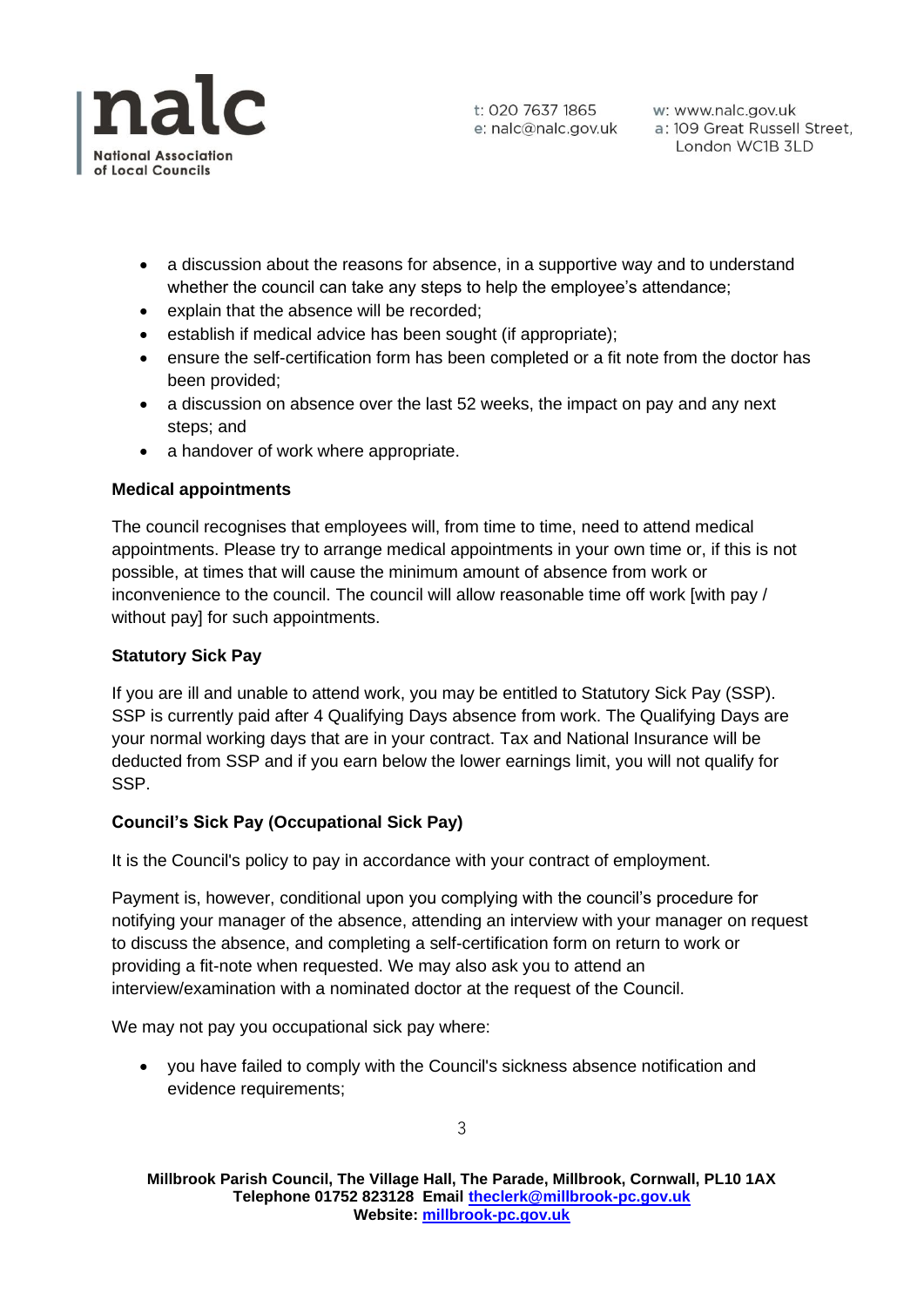

- you unreasonably refuse to attend a sickness absence meeting with the Council on request;
- you are unable to work because you hurt yourself in dangerous sports / activities or any other occupation you have;
- you have misled the council about your fitness to work;
- you have resigned; or
- where disciplinary proceedings are pending against you.

## **Medical advice**

The Council may want to obtain advice on your fitness for work from occupational health advisers or medical practitioners. Examples of when the Council might refer to occupational health or a medical practitioner include the following:

- to seek a medical report on your illness or injury;
- to establish when you might be able to return to work;
- to understand when you are likely to be fully fit to resume your normal duties;
- to understand what alternative duties you might be fit to undertake if you are unfit to resume your normal duties;
- to understand when you are likely to be fit to undertake any alternative duties;
- to ask for guidance on your condition, for example if there is a possibility that you are disabled or ambiguity as to the exact nature of the condition;
- to ask what reasonable adjustments could be made to working conditions or premises to facilitate a return to work;
- to understand the likely recurrence of the illness or injury once you have returned to work; and
- to discuss any adjustments that could be made to accommodate your disability, if you are disabled.

The Council will pay the cost of the report and you will have the right to see it. The Council will also be provided with a copy of the report and once we have seen it, we will want to meet you to discuss the findings and consider options available to you.

If you choose not to consent to an Occupational Health referral, any decisions in relation to your employment may be made without the benefit of access to medical reports.

## **Persistent short-term absence**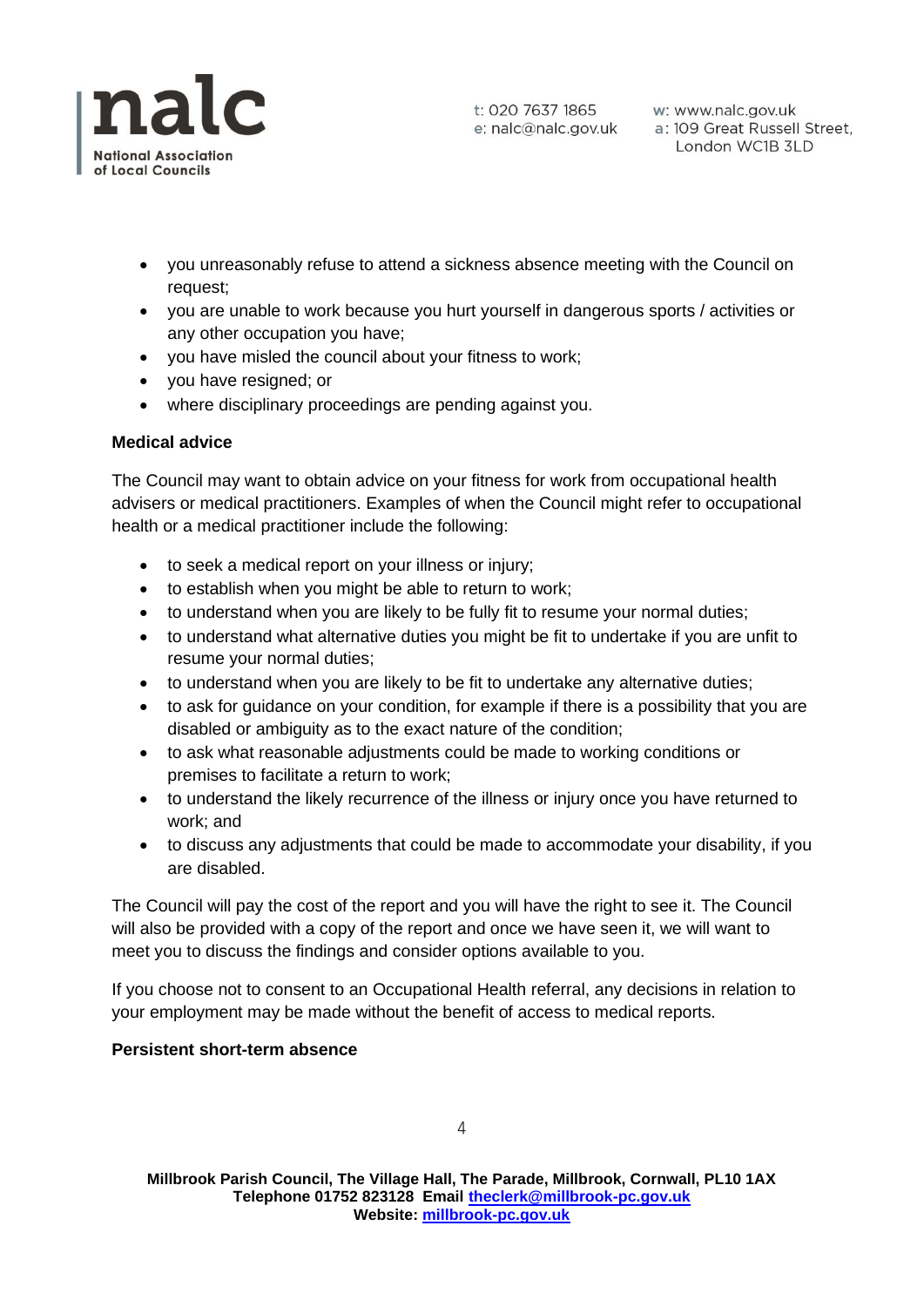

w: www.nalc.gov.uk a: 109 Great Russell Street, London WC1B 3LD

Persistent short-term absence is where an employee is frequently absent from work for relatively short periods due to sickness. We understand most employees will have some short-term sickness absence from time to time. However, if you are frequently and persistently absent from work, this can damage efficiency and productivity, and place an additional burden of work on your colleagues and councillors.

Therefore, it is essential that frequent absence is dealt with promptly and consistently and in some circumstances, the Council may begin a capability or disciplinary procedure as part of the absence management process. If we do so, we will meet with you to set attendance targets. Following a review meeting we may issue a formal warning if those targets are not met. You will be given written notice in advance of any formal meeting and you can be accompanied by a work colleague or trade union representative. You may appeal against a formal warning. If your absence remains unacceptable after a second formal warning, the council may bring your employment to an end following consultation with you.

If frequent absence is due to an underlying long-term health condition then we will also request, with consent, a medical report either from an Occupational Health Physician or your G.P. or consultant to establish further information about your health and how the council can support your attendance.

When considering the reasons for absence, and deciding on whether a formal meeting is appropriate, the council will not consider any pregnancy related absence. The council will also make adjustments where absences are related to a disability by allowing a higher level of absence before considering whether disciplinary action is appropriate.

The council will consider any alternative employment options before making any decision about ending employment. You will have the right to be accompanied by a work colleague or trade union representative at formal meetings and a right of appeal against a formal warning or dismissal sanction. The monitoring of absence operates on a rolling 52-week period.

Where it appears that there is no acceptable reason for an absence or if you have not followed the correct absence notification procedure, the matter should be treated as a conduct issue and dealt with under the disciplinary procedure.

#### **Long-term absence**

As a guide, long term absence is any absence which lasts or is expected to last over 4 weeks. In all cases of long-term absence, it is essential for the Council to maintain contact with you. In cases where the return date is less certain this will take the form of consultation and will include: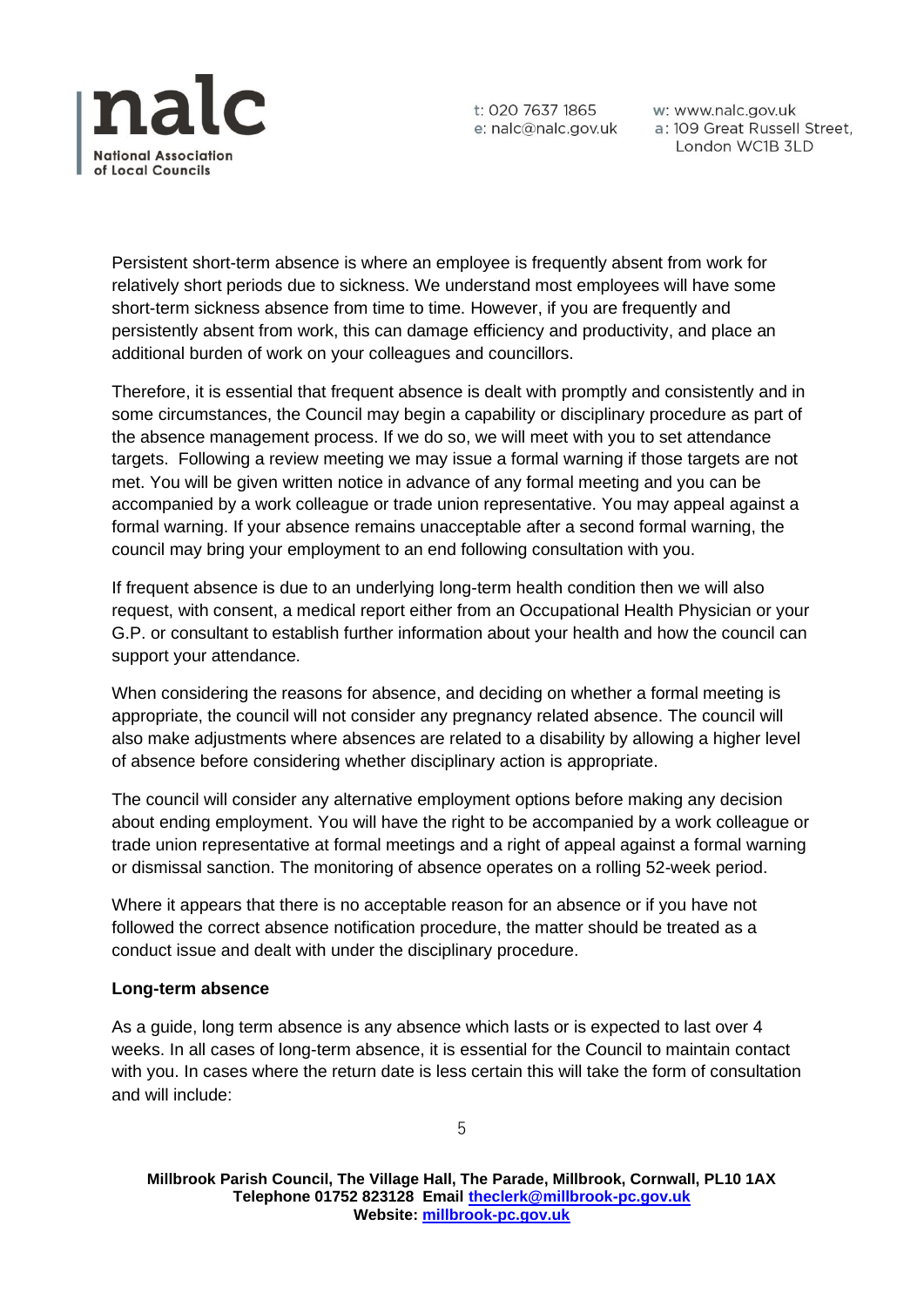

w: www.nalc.gov.uk a: 109 Great Russell Street, London WC1B 3LD

- Discussions at the start of the absence and periodically throughout
- Obtaining better information on your health and likely prognosis, ideally through an Occupational Health Physician
- Where appropriate alerting you to the fact that your absence is becoming a problem, and
- Allowing you the opportunity to state your opinion of your condition and giving consideration to that opinion

Where ill-health means that you are unlikely to return to work for a long period of time, the council may need to consider bringing your employment to an end. In these circumstances, the council will:

- Review your absence record to assess whether or not it is sufficient to justify dismissal
- Consult with you
- Obtain up-to-date medical advice
- Advise you in writing as soon as it is established that termination of employment has become a possibility
- [Discuss whether you may be able to access benefits from the Local Government Pension Scheme (where appropriate)]
- Meet with you to discuss the options and consider your views on continuing employment before any decisions are made, allowing you to be accompanied by a work colleague or trade union representative
- Review if there are any alternative jobs that you could do prior to taking any decision on whether or not to dismiss
- Allow a right of appeal against any decision to dismiss you on grounds of long-term ill health
- Following this meeting, inform you of the final decision

#### **Absence as a result of disability**

Where you experience sickness absence as a result of a disability it will be treated in line with the provisions contained within the Equality Act 2010 (formerly as part of the Disability Discrimination Act 1995). This will include considering whether any reasonable adjustments can be made.

#### **Data protection**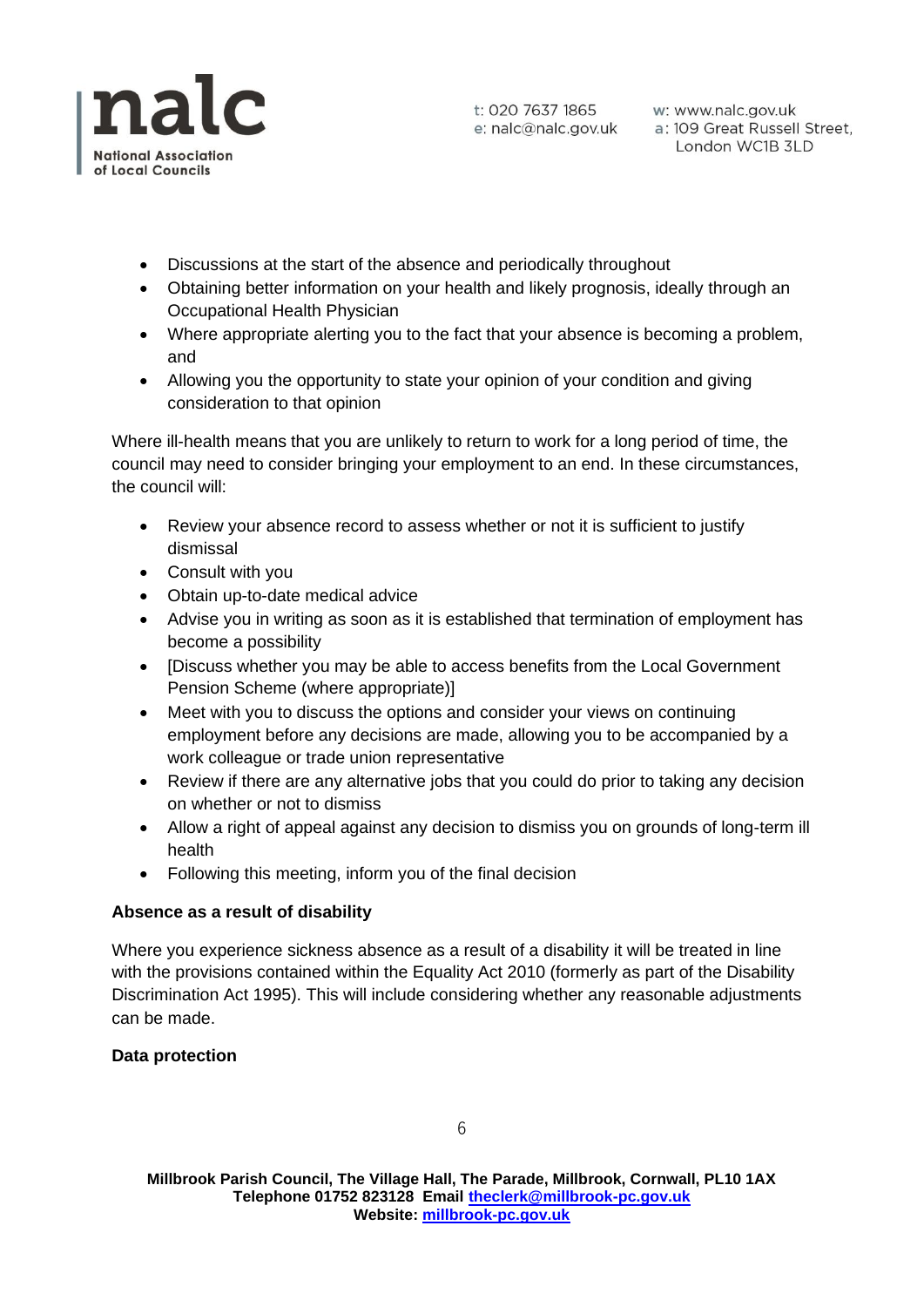

w: www.nalc.gov.uk a: 109 Great Russell Street, London WC1B 3LD

The Council will treat personal data collected during the absence management process in accordance with its data protection policy on processing special categories of personal data. Information about how your data is used and the basis for processing your data will be provided in our employee privacy notice. When relying on legitimate interests as the legal ground for processing your data, you can object to the processing.

This is a non-contractual procedure which will be reviewed from time to time.

Date of policy: December 2019 Approving committee: Date of committee meeting: Policy version reference: Supersedes: [Name of old policy and reference] Policy effective from: Date for next review:

— policy ends here —

#### **Notes**

1. Green Book terms

If the council adopts Green Book terms and conditions of employment, employees are entitled to receive sick pay for the following periods: -

During 1st year of service 1 month's full pay and (after completing 4 months service) 2 months half pay

During 2nd year of service 2 months full pay and 2 months half pay

During 3rd year of service 4 months full pay and 4 months half pay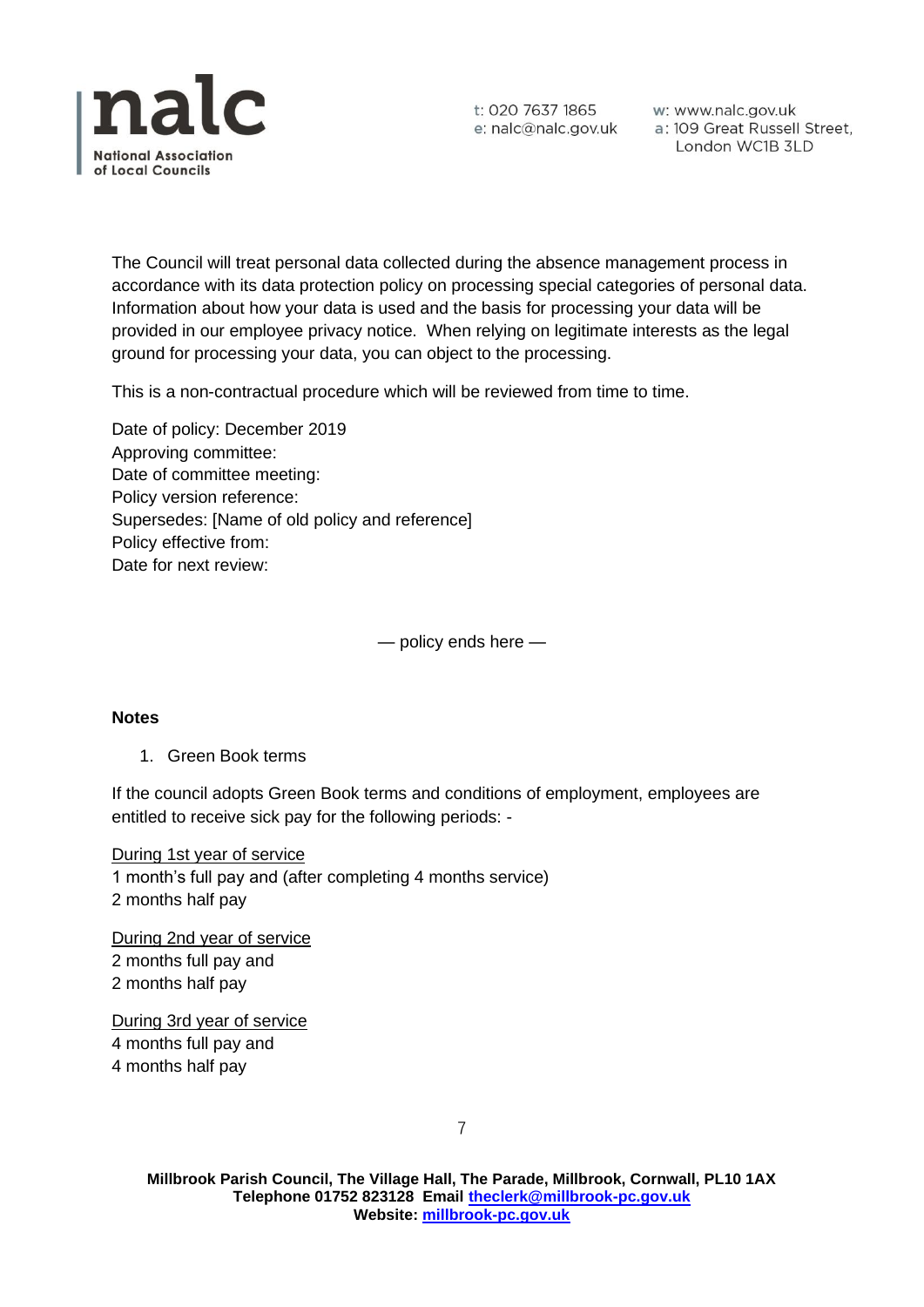

w: www.nalc.gov.uk a: 109 Great Russell Street, London WC1B 3LD

During 4th and 5th year of service 5 months full pay and 5 months half pay

After 5 years' service 6 months full pay and 6 months half pay

The period during which sick pay shall be paid, and the rate of sick pay, in respect of any period of absence shall be calculated by deducting from the employee's entitlement on the first day the aggregate of periods of paid absence during the twelve months immediately preceding the first day of absence.

Periods of full pay will include SSP. In periods of half pay, employees receive half pay in addition to SSP provided the total does not exceed normal pay.

If an employee abuses the sickness scheme or is absent on account of sickness due or attributable to deliberate conduct prejudicial to recovery or the employee's own misconduct or neglect or active participation in professional sport or injury while working in the employee's own time on their own account for private gain or for another employer sick pay may be suspended.

2. Council's Sick Pay

The legal requirement is to pay Statutory Sick Pay (subject to eligibility) and anything additional is for the council to decide. Any additional sick pay is known as 'occupational sick pay' (OSP). The council will need to commit to paying any OSP it decides to offer and take into account the cost of National Insurance and the cost of any temporary staff required to cover the absence.

It would be unusual to bring an employment contract to an end before the occupational sick pay expires.

If a member of staff already has a paid sick leave entitlement, you cannot unilaterally change their entitlement. Councils can change the policy for all new staff joining after a defined date provided this is consistently applied.

3. Return-to-work meetings

Return to work meetings should ideally take place following every absence, with notes taken, agreed and stored on file. They are especially important if the absence has been caused by,

8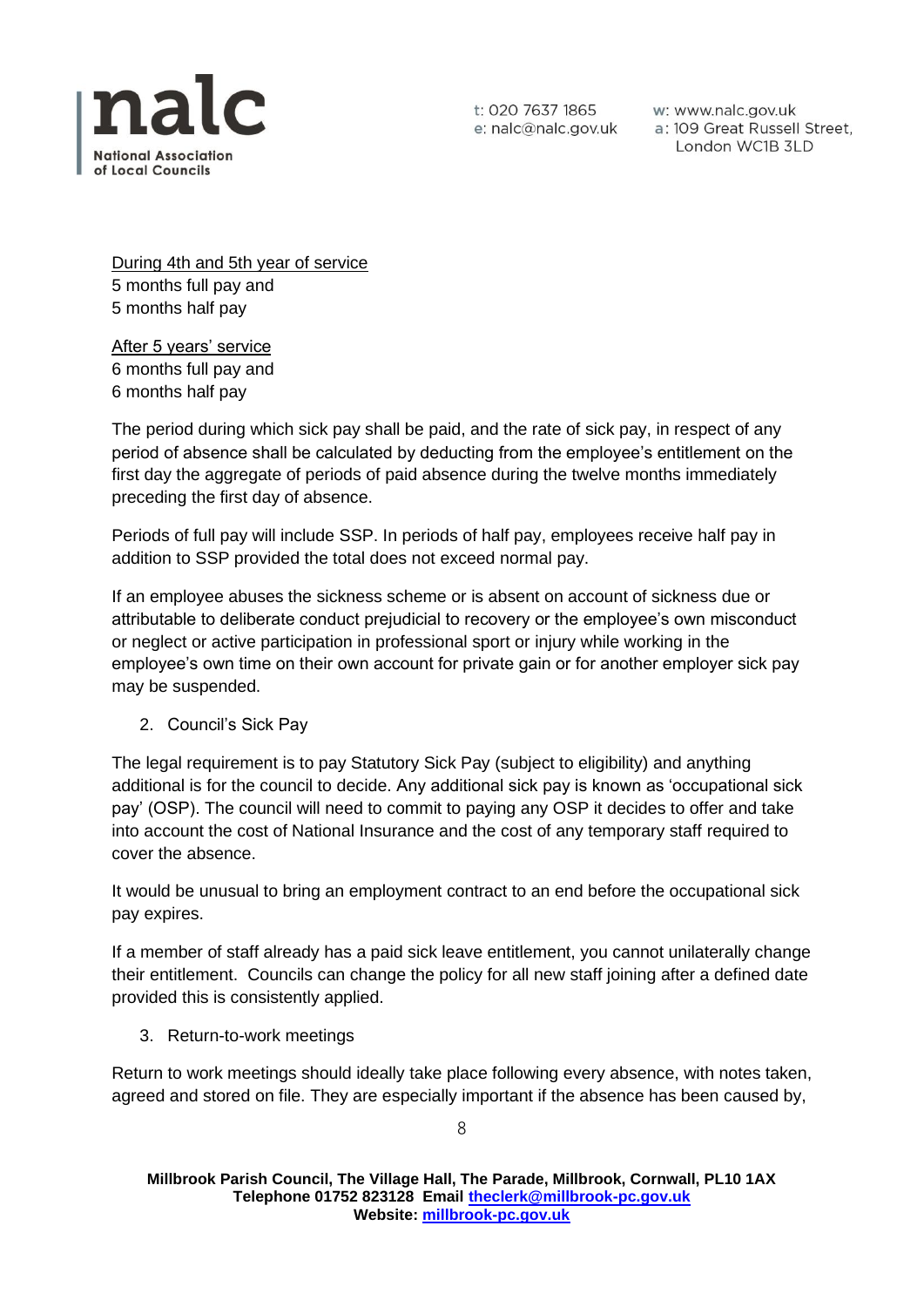

w: www.nalc.gov.uk a: 109 Great Russell Street, London WC1B 3LD

or related to incidents at work. Having a written record of a return to work meeting may help the council defend later claims or allegations.

Sometimes it is not practical to have return to work interviews after every absence so councils may decide to do so only after 2 absences in a 2-month period, or where the absence is work-related.

### 4. Medical appointments

There is no legal requirement to pay time off for medical appointments, except antenatal appointments. Please see the Maternity and Parental leave policies for details.

A council may decide that staff should make up the time (if possible) or take it without pay. If a council decides to offer payment for medical appointments, it is sensible to put some limit on this.

### 5. Medical advice

Health information is considered to be personal sensitive information under Data Protection legislation and particular care must be taken when processing medical information. The Information Commissioner website (https://ico.org.uk) contains guidance.

An Occupational Health report can comment on an individual's health in relation to the employee's role. It will be important to provide the OH physician or nurse a referral form with full details of the employee's job, the concerns you have about their health in relation to their work and be specific about the questions you need answering. Any report should then be discussed with the employee before the council decides on any follow up actions. If the report makes recommendations, these must be carefully considered and discussed with the employee.

6. Health and wellbeing

All employers have duty to provide a safe place of work which includes the physical environment as well as mental health. There are a range of initiatives that can promote health and wellbeing (see Fit for Work: https://fitforwork.org). Also, the Health and Safety Executive has useful information on their website including a stress risk assessment (www.hse.gov.uk/stress/risk-assessment.htm).

#### **Guidance**